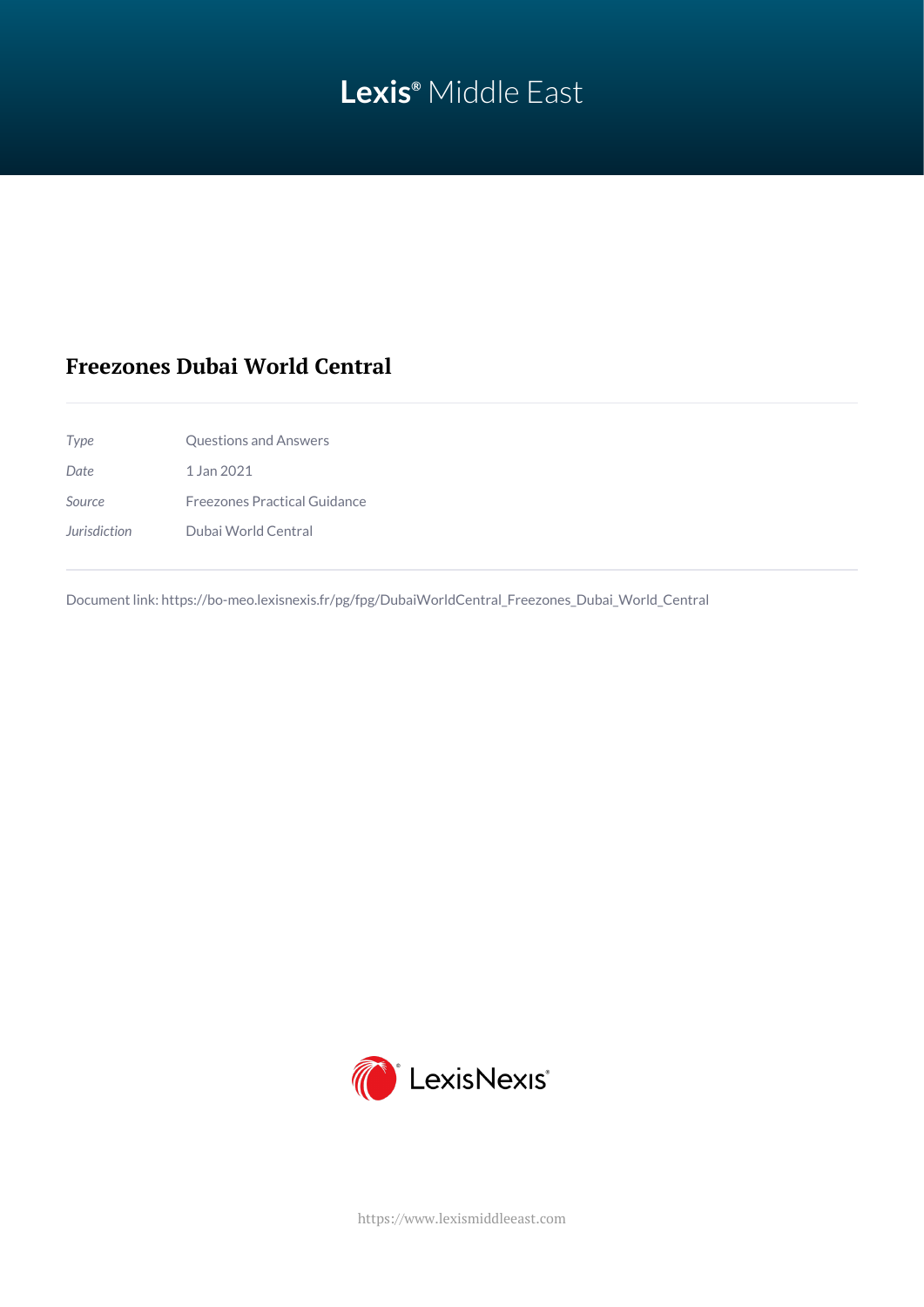## **Table of contents**

| 4. What are the key areas of UAE and Emirate legislation businesses operating in this Free Zone must still comply with? What  |  |
|-------------------------------------------------------------------------------------------------------------------------------|--|
| 5. What are the key UAE and Emirate onshore agencies a business operating in this freezone would need to register or comply   |  |
|                                                                                                                               |  |
|                                                                                                                               |  |
|                                                                                                                               |  |
|                                                                                                                               |  |
|                                                                                                                               |  |
|                                                                                                                               |  |
|                                                                                                                               |  |
|                                                                                                                               |  |
|                                                                                                                               |  |
| 15. Are there any specific rules governing when moveable property in removed from the freezone area or transferred into the   |  |
|                                                                                                                               |  |
| 17. Is there any specific ongoing regulation or monitoring of firms operating as particular types of company by this freezone |  |
|                                                                                                                               |  |
|                                                                                                                               |  |
|                                                                                                                               |  |
|                                                                                                                               |  |
|                                                                                                                               |  |
|                                                                                                                               |  |
|                                                                                                                               |  |
|                                                                                                                               |  |
|                                                                                                                               |  |
| 27. Is it possible to apply for a building permit in this freezone? How is this done and what steps are required?  5          |  |
| 28. What environmental requirements must construction companies building in this freezone consider, e.g. form of building,    |  |
|                                                                                                                               |  |
|                                                                                                                               |  |
|                                                                                                                               |  |
|                                                                                                                               |  |
|                                                                                                                               |  |
|                                                                                                                               |  |
|                                                                                                                               |  |

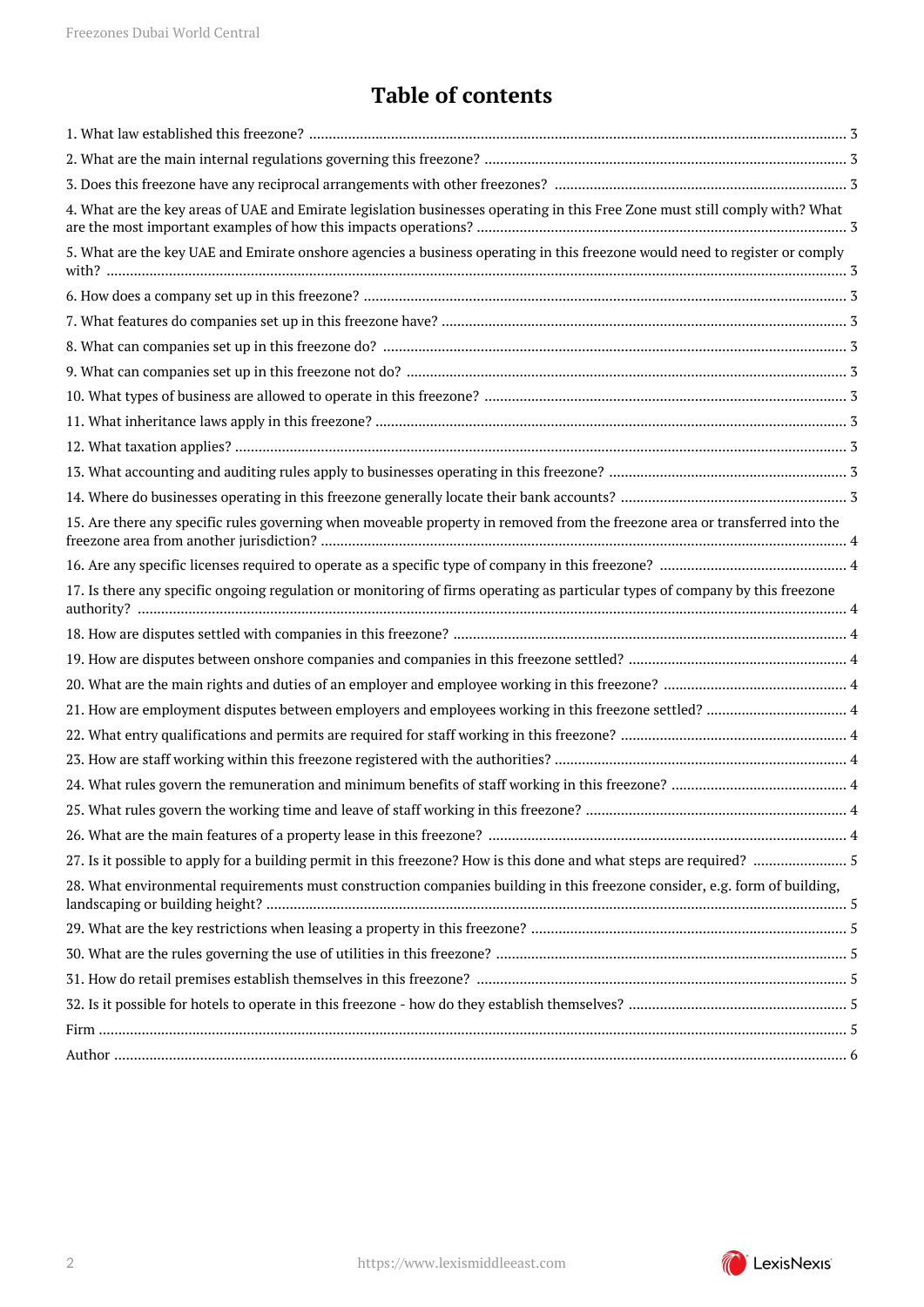#### <span id="page-2-0"></span>**1. What law established this freezone?**

Dubai World Central (DWC) freezone was established under Dubai Law No. 8/2006, amended by Dubai Law No. 10/2015.

#### <span id="page-2-1"></span>**2. What are the main internal regulations governing this freezone?**

DWC is regulated by the DWC Free Zone and Administration Rules and Regulations 2010.

#### <span id="page-2-2"></span>**3. Does this freezone have any reciprocal arrangements with other freezones?**

Yes, the logistics corridor provides for unrestricted movement of freights between DWC Free Zone and the Jabel Ali Free Zone (JAFZA). Companies from both Free Zones can use the facilities provided by the Al Maktoum International Airport. Freight movement between the Dubai Airport Free Zone Authority (DAFZA) and DWC Free Zone is also permitted.

#### <span id="page-2-3"></span>**4. What are the key areas of UAE and Emirate legislation businesses operating in this Free Zone must still comply with? What are the most important examples of how this impacts operations?**

When the DWC Free Zone and Administration Rules and Regulations 2010 are not applicable, UAE legislation applies. For example, Federal Law No. 2/2015, the Commercial Companies Law, will be applicable to areas not covered by DWC Free Zone regulations.

#### <span id="page-2-4"></span>**5. What are the key UAE and Emirate onshore agencies a business operating in this freezone would need to register or comply with?**

The agency to be complied with depends on the activity a company undertakes. For example, an entity conducting business in the aviation sector must comply and register with the Civil Aviation Authority.

#### <span id="page-2-5"></span>**6. How does a company set up in this freezone?**

Applicants seeking for lease of warehouse or development land are required to submit a business plan in the prescribed format and other requisite background information to the free zone department. On approval of this, the applicant can proceed to incorporation and registration process. The Authority generally reviews an application in 15 days of the date of its receipt. However, in certain circumstances, a longer review period may be necessary.

#### <span id="page-2-6"></span>**7. What features do companies set up in this freezone have?**

DWC freezone provides for 100 percent foreign ownership and does not restrict the capital return of income generated within the region. The reciprocal agreements between DWC freezone and other freezones provide for the unrestricted movement of freight between freezone areas.

Companies established in DWC freezone are exempt from tax liability (corporate and income tax) for 50 years from the date the company is registered.

#### <span id="page-2-7"></span>**8. What can companies set up in this freezone do?**

Companies are permitted to undertake all legitimate business activities unless the DWC Authority expressly restricts it.

#### <span id="page-2-8"></span>**9. What can companies set up in this freezone not do?**

A company is not permitted to carry out any activity not provided for under its license.

#### <span id="page-2-9"></span>**10. What types of business are allowed to operate in this freezone?**

A company can conduct business in a wide range of industries, such as storage, logistics, transport, aerospace, etc.

#### <span id="page-2-10"></span>**11. What inheritance laws apply in this freezone?**

The general inheritance laws of the UAE apply under Sharia law. However, Dubai Personal Law No. 28/2005, allows a non-Muslim to opt for the application of the laws of his home country for the dispersal of assets.

#### <span id="page-2-11"></span>**12. What taxation applies?**

DWC companies are not liable to pay corporate or personal tax, or tax on the import or export of goods for a period of 50 years from the date the company was registered.

#### <span id="page-2-12"></span>**13. What accounting and auditing rules apply to businesses operating in this freezone?**

Companies operating in DWC freezone have to comply with International Financial Reporting Standards.

#### <span id="page-2-13"></span>**14. Where do businesses operating in this freezone generally locate their bank accounts?**

Companies conducting business in DWC are allowed to choose any bank account in the UAE.

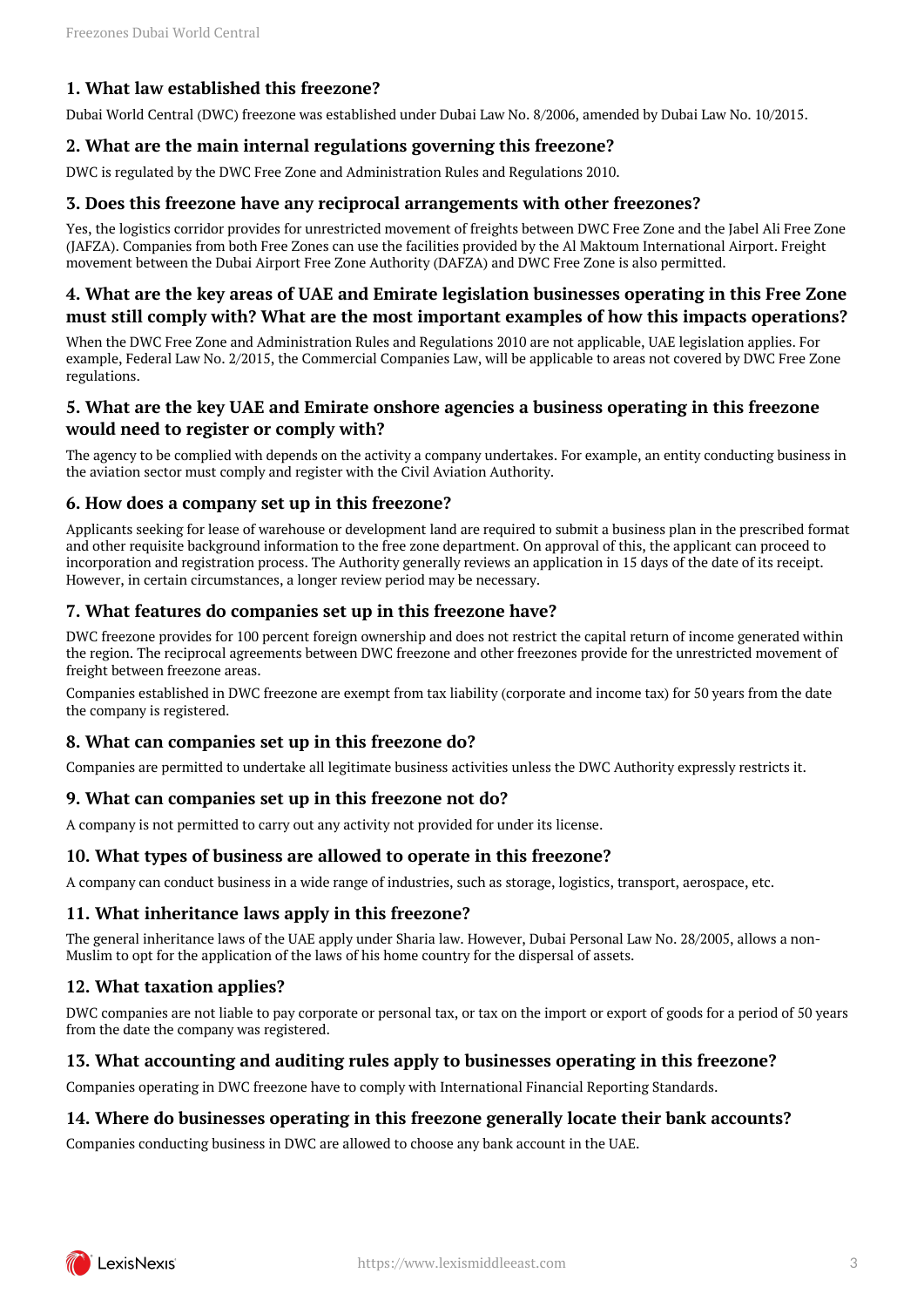#### <span id="page-3-0"></span>**15. Are there any specific rules governing when moveable property in removed from the freezone area or transferred into the freezone area from another jurisdiction?**

Dubai Customs regulations and Dubai and Federal law are applicable when movable property is removed from, or transferred to, DWC freezone. If property imported into the region from abroad is moved out of the area, customs duty has to be paid.

However, no duty will be due for the transfer of movable property between DWC freezone and the DAFZA or JAFZA region.

#### <span id="page-3-1"></span>**16. Are any specific licenses required to operate as a specific type of company in this freezone?**

An educational license, general trading license, industrial license, logistics license and service license are all issued by the DWC Authority.

#### <span id="page-3-2"></span>**17. Is there any specific ongoing regulation or monitoring of firms operating as particular types of company by this freezone authority?**

The monitoring authority depends on the company activity. For example, the Civil Aviation Authority monitors aviation industry activities.

#### <span id="page-3-3"></span>**18. How are disputes settled with companies in this freezone?**

Disputes arising in DWC freezone are settled through the normal judicial avenue applicable in the UAE (the Courts of Dubai). However, if a company expressly states the preferred forum in a contractual agreement, the alternate method will be applicable.

#### <span id="page-3-4"></span>**19. How are disputes between onshore companies and companies in this freezone settled?**

Disputes arising between a DWC company and an onshore company are settled through the normal judicial avenue applicable in the UAE (the Courts of Dubai). However, if a company expressly states the preferred forum in a contractual agreement, the alternate method will be applicable.

#### <span id="page-3-5"></span>**20. What are the main rights and duties of an employer and employee working in this freezone?**

The relationship between an employer and employee in DWC will be governed by Federal Law No. 8/1980, the UAE Labour Law.

#### <span id="page-3-6"></span>**21. How are employment disputes between employers and employees working in this freezone settled?**

If a dispute arises between an employer and employee, the employee is required to file a complaint with the DWC Authority. On receiving a complaint, the DWC Authority will try to mediate between the parties. If the parties fail to settle the dispute, the matter will be referred to the Ministry of Labour.

The complaint must be in writing and contain a summary of the facts. It should also be accompanied by copies of the employee's labour card and employment contract.

The Ministry of Labour will attempt to settle the matter amicably, however, if the parties fail to come to a settlement, the Ministry of Labour will send an application to the Dubai Courts.

#### <span id="page-3-7"></span>**22. What entry qualifications and permits are required for staff working in this freezone?**

The DWC freezone licensing department assists in obtaining the required permits and will stipulate staff entry qualifications depending on the proposed position.

#### <span id="page-3-8"></span>**23. How are staff working within this freezone registered with the authorities?**

The DWC freezone licensing department assists staff with the registration process.

#### <span id="page-3-9"></span>**24. What rules govern the remuneration and minimum benefits of staff working in this freezone?**

Federal Law No. 8/1980, the UAE Labour Law, governs the minimum benefits and remuneration of staff employed in DWC freezone.

#### <span id="page-3-10"></span>**25. What rules govern the working time and leave of staff working in this freezone?**

Federal Law No. 8/1980, the UAE Labour Law, also regulates the working hours and leave of DWC employees. Companies are required to set rules on working hours, disciplinary procedures, grievances and the health and safety of workers.

#### <span id="page-3-11"></span>**26. What are the main features of a property lease in this freezone?**

The DWC rules and regulations do not specify any features of a property lease.

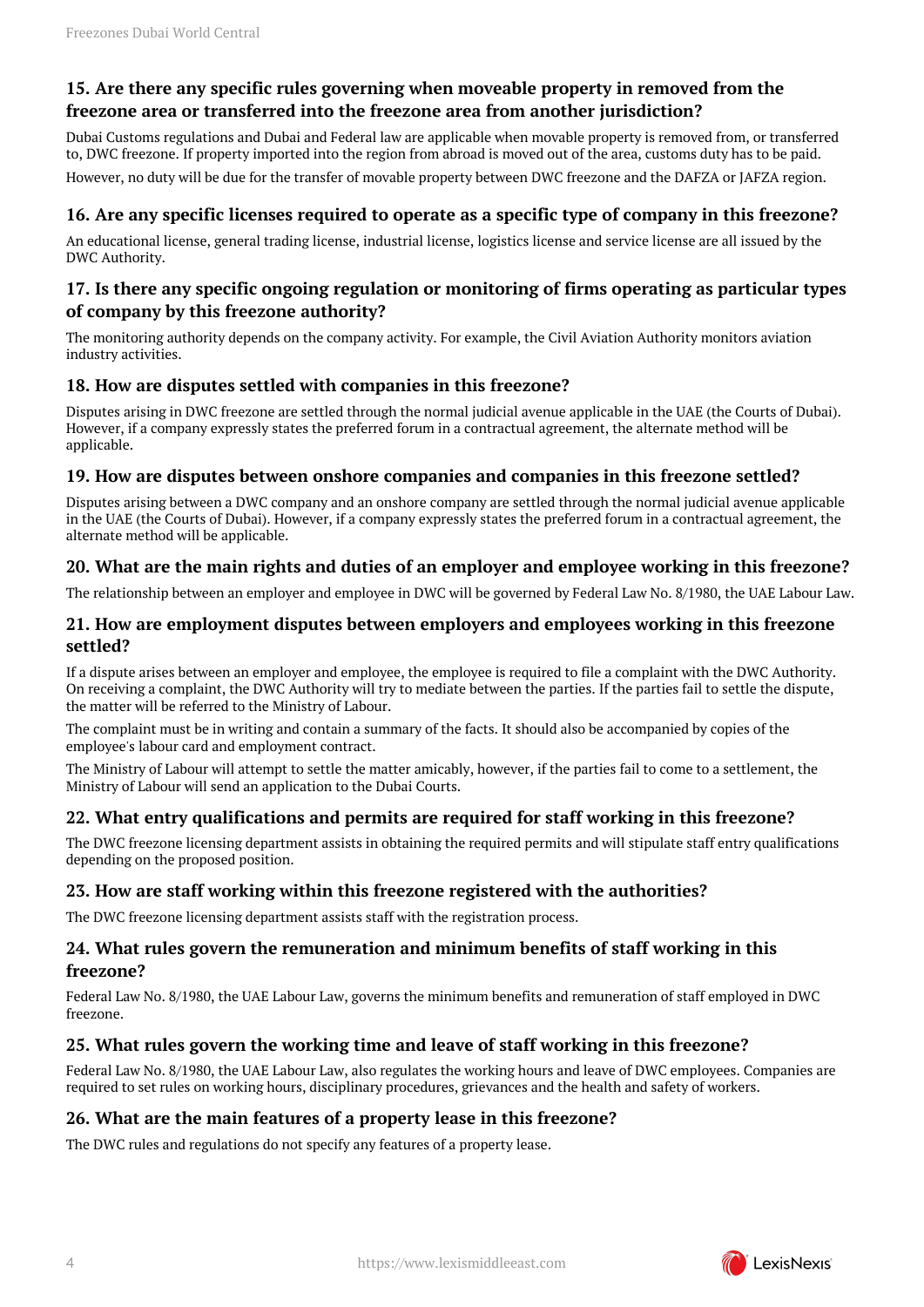#### <span id="page-4-0"></span>**27. Is it possible to apply for a building permit in this freezone? How is this done and what steps are required?**

A building permit can be obtained from the DWC Authority, the sole authority authorised to do so. It deals with all matters relating to building such as development, construction and land planning. However, utilities must be provided by a utility provider.

To acquire a building permit in the DWC freezone, a company has to submit an application to the DWC Land Planning and Development Department.

#### <span id="page-4-1"></span>**28. What environmental requirements must construction companies building in this freezone consider, e.g. form of building, landscaping or building height?**

Construction companies are required to comply with the DWC Building Regulations for Aviation, Logistics and Residential districts.

Therefore the environmental requirements will depend on the industry. For example, the Aviation District has to comply with Civil Aviation Authority regulations.

#### <span id="page-4-2"></span>**29. What are the key restrictions when leasing a property in this freezone?**

The DWC Authority does not set any restrictions when leasing a property.

#### <span id="page-4-3"></span>**30. What are the rules governing the use of utilities in this freezone?**

Utilities in DWC are charged based on actual usage. However, this is subject to the relevant utility provider.

#### <span id="page-4-4"></span>**31. How do retail premises establish themselves in this freezone?**

There are no specific restrictions on retail premises. However, their operation is subject to approval from the relevant authorities.

#### <span id="page-4-5"></span>**32. Is it possible for hotels to operate in this freezone - how do they establish themselves?**

There are no specific restrictions on hotel activities. However, their operation is subject to approval from the relevant authorities.

#### <span id="page-4-6"></span>**Firm**



**STA Law Firm**